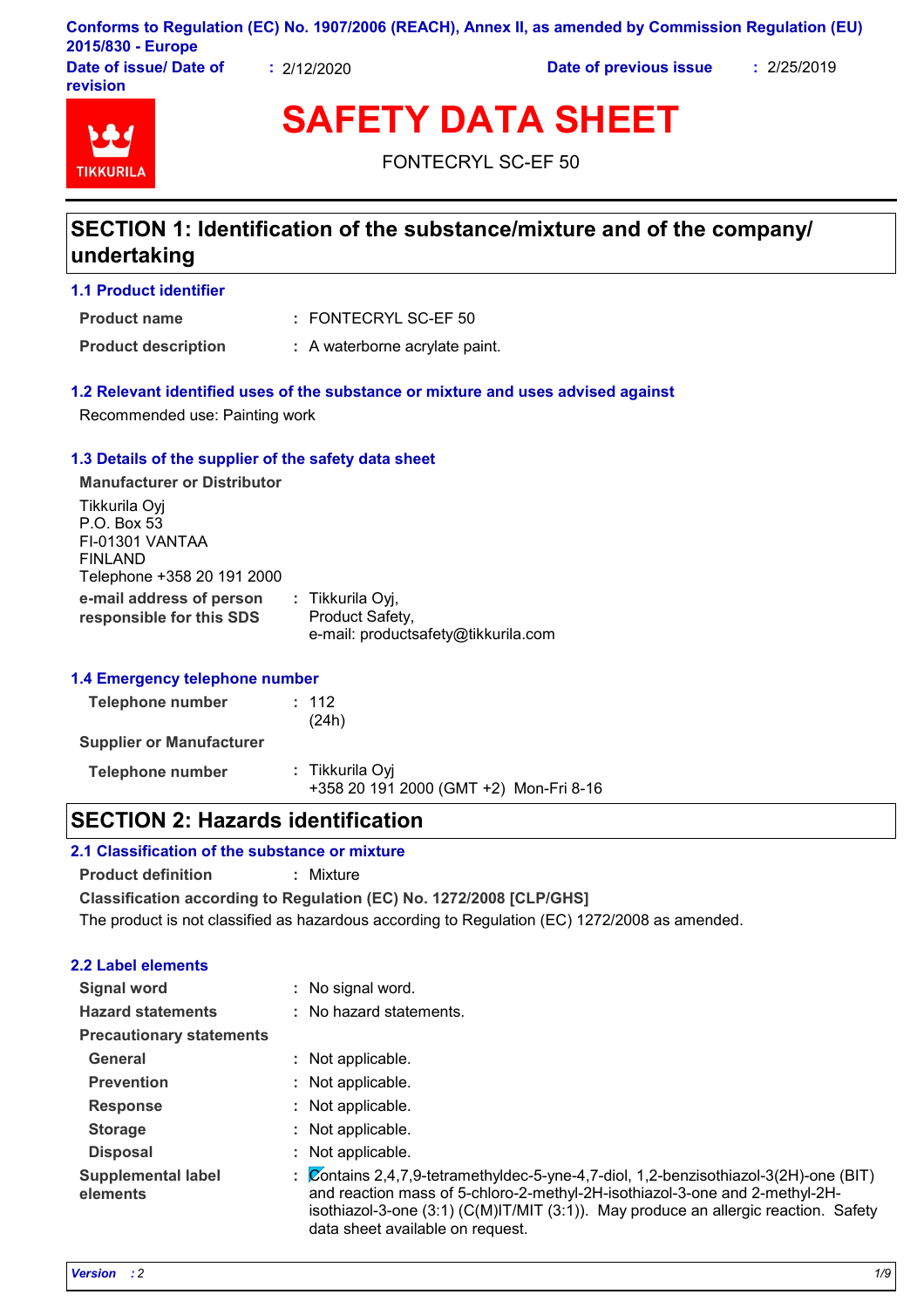*Date of issue/Date of revision 12.02.2020 Date of previous issue 25.02.2019. FONTECRYL SC-EF 50*

Wear protective gloves.

**Treated articles**

This product contains a biocidal product for the preservation of the product during storage. Contains  $C(M)IT/MIT$  (3:1).

## **2.3 Other hazards**

**Other hazards which do : not result in classification** : None known.

# **SECTION 3: Composition/information on ingredients**

|  | <b>3.2 Mixtures</b> |  |
|--|---------------------|--|
|--|---------------------|--|

**3.2 Mixtures :** Mixture

|                                                                                                                              |                                                                                    |               | <b>Classification</b>                                                                                                                                                                                                 |              |
|------------------------------------------------------------------------------------------------------------------------------|------------------------------------------------------------------------------------|---------------|-----------------------------------------------------------------------------------------------------------------------------------------------------------------------------------------------------------------------|--------------|
| <b>Product/ingredient</b><br>name                                                                                            | <b>Identifiers</b>                                                                 | $\frac{9}{6}$ | <b>Regulation (EC) No.</b><br>1272/2008 [CLP]                                                                                                                                                                         | <b>Notes</b> |
| 2 butoxyethanol                                                                                                              | REACH #: 01-2119475108-36<br>EC: 203-905-0<br>CAS: 111-76-2<br>Index: 603-014-00-0 | $\leq$ 3      | Acute Tox. 4, H302<br>Acute Tox. 4, H312<br>Acute Tox. 4, H332<br>Skin Irrit. 2, H315<br>Eve Irrit. 2, H319                                                                                                           |              |
| 2,4,7,9-tetramethyldec-5-yne-4,7-diol                                                                                        | REACH #: 01-2119954390-39<br>EC: 204-809-1<br>CAS: 126-86-3                        | ≤ $0.3$       | Eye Dam. 1, H318<br>Skin Sens. 1B, H317<br>Aquatic Chronic 3, H412                                                                                                                                                    |              |
| 1,2-benzisothiazol-3(2H)-one (BIT)                                                                                           | EC: 220-120-9<br>CAS: 2634-33-5                                                    | < 0.05        | Acute Tox. 4, H302<br>Skin Irrit. 2, H315<br>Eye Dam. 1, H318<br>Skin Sens. 1, H317<br>Aquatic Acute 1, H400 (M=1)<br>Aquatic Chronic 2, H411                                                                         |              |
| reaction mass of 5-chloro-2-methyl-<br>2H-isothiazol-3-one and 2-methyl-<br>2H-isothiazol-3-one (3:1) (C(M)IT/<br>MIT (3:1)) | CAS: 55965-84-9<br>Index: 613-167-00-5                                             | < 0.001       | Acute Tox. 3, H301<br>Acute Tox. 2, H310<br>Acute Tox. 2, H330<br>Skin Corr. 1C, H314<br>Eye Dam. 1, H318<br>Skin Sens. 1A, H317<br>Aquatic Acute 1, H400 (M=100)<br>Aquatic Chronic 1, H410 (M=100)<br><b>EUH071</b> |              |
|                                                                                                                              |                                                                                    |               | See Section 16 for the full<br>text of the H statements<br>declared above.                                                                                                                                            |              |

There are no additional ingredients present which, within the current knowledge of the supplier, are classified and contribute to the classification of the substance and hence require reporting in this section.

There are no additional ingredients present which, within the current knowledge of the supplier and in the concentrations applicable, are classified as hazardous to health or the environment, are PBTs or vPvBs or have been assigned a workplace exposure limit and hence require reporting in this section.

Occupational exposure limits, if available, are listed in Section 8.

Notes, if applicable, refer to Notes given in Annex VI of 1272/2008/EC.

## **SECTION 4: First aid measures**

### **4.1 Description of first aid measures**

| General             | : In all cases of doubt, or when symptoms persist, seek medical attention. Show this<br>safety data sheet or label to the doctor if possible.                                                        |
|---------------------|------------------------------------------------------------------------------------------------------------------------------------------------------------------------------------------------------|
| Eye contact         | $\mathbb Z$ heck for and remove any contact lenses. Immediately flush eyes with plenty of<br>lukewarm water, keeping eyelids open. Continue to rinse for at least 15 minutes.                        |
| <b>Inhalation</b>   | : Remove to fresh air.                                                                                                                                                                               |
| <b>Skin contact</b> | : Wash skin thoroughly with soap and water or use recognized skin cleanser. Do<br>NOT use solvents or thinners.                                                                                      |
| Ingestion           | : If accidentally swallowed rinse the mouth with plenty of water (only if the person is<br>conscious). If significant amounts have been swallowed or if symptoms persist,<br>seek medical attention. |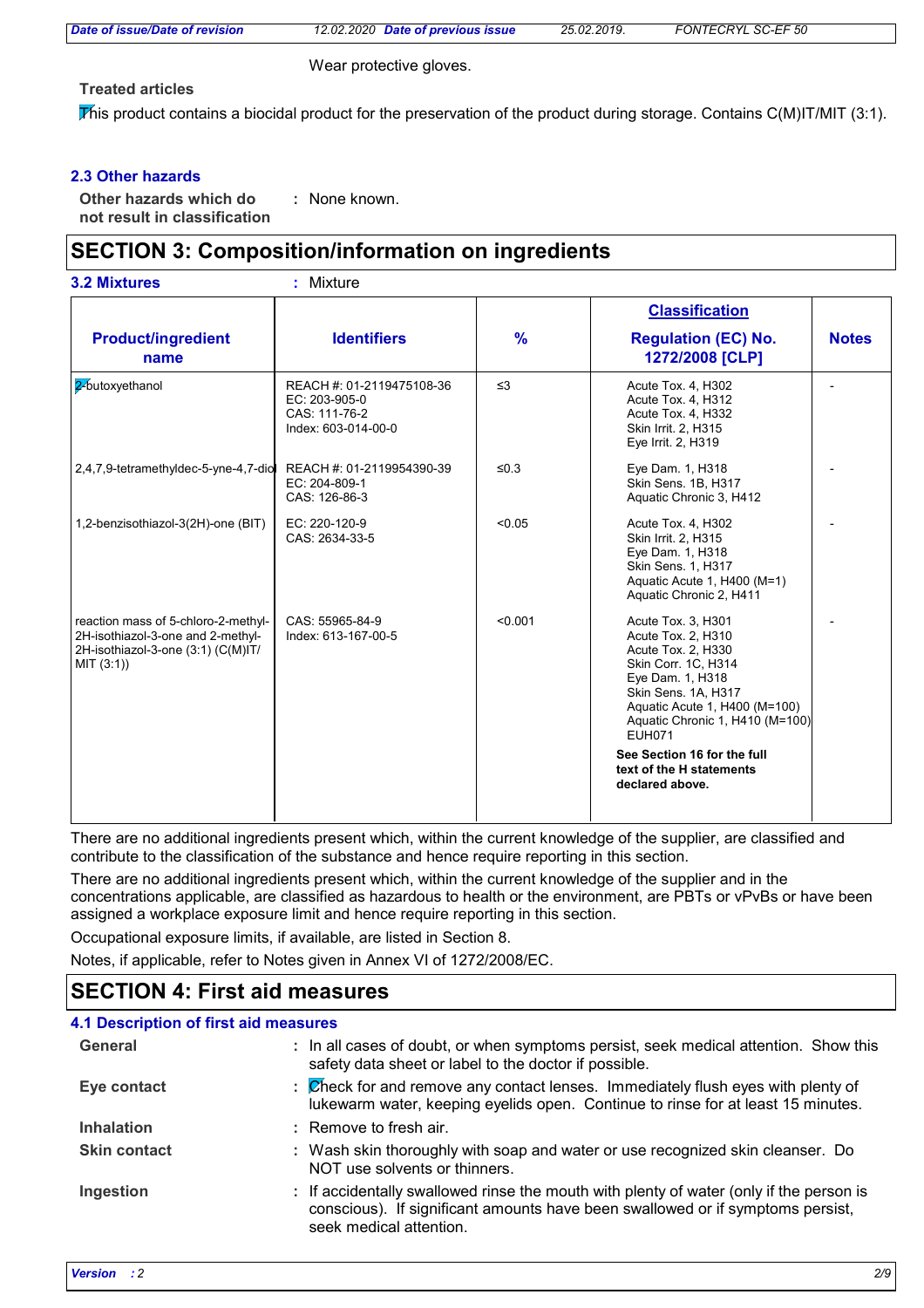### **4.2 Most important symptoms and effects, both acute and delayed**

See Section 11 for more detailed information on health effects and symptoms.

**Contains:** 

1,2-benzisothiazol-3(2H)-one (BIT)

reaction mass of 5-chloro-2-methyl-2H-isothiazol-3-one and 2-methyl-2H-isothiazol-3-one (3:1) (C(M)IT/MIT (3:1)) 2,4,7,9-tetramethyldec-5-yne-4,7-diol May produce an allergic reaction.

#### **4.3 Indication of any immediate medical attention and special treatment needed**

None.

## **SECTION 5: Firefighting measures**

#### **Hazardous combustion products Hazards from the substance or mixture** When exposed to high temperatures, hazardous decomposition products may be **:** produced, such as carbon monoxide and dioxide, smoke, oxides of nitrogen etc. This product is not classified as flammable. Fire will produce dense black smoke. **:** Exposure to decomposition products may cause a health hazard. Use an extinguishing agent suitable for the surrounding fire. Recommended: **:** Alcohol resistant foam, CO<sub>2</sub>, powders or water spray/mist. **5.1 Extinguishing media** Do not use a direct water jet that could spread the fire. **: Suitable extinguishing media Unsuitable extinguishing media 5.2 Special hazards arising from the substance or mixture**

## **5.3 Advice for firefighters**

| Special protective actions<br>for fire-fighters          | Use water spray to keep fire-exposed containers cool. Do not release runoff from<br>fire to drains or watercourses. |
|----------------------------------------------------------|---------------------------------------------------------------------------------------------------------------------|
| <b>Special protective</b><br>equipment for fire-fighters | : Appropriate breathing apparatus may be required.                                                                  |

## **SECTION 6: Accidental release measures**

| <b>6.1 Personal precautions,</b><br>protective equipment and<br>emergency procedures | : Refer to protective measures listed in sections 7 and 8.                                                                                                                                                                                                               |
|--------------------------------------------------------------------------------------|--------------------------------------------------------------------------------------------------------------------------------------------------------------------------------------------------------------------------------------------------------------------------|
| <b>6.2 Environmental</b><br>precautions                                              | : Do not allow to enter drains, water courses or soil.                                                                                                                                                                                                                   |
| 6.3 Methods and materials<br>for containment and<br>cleaning up                      | : Contain and collect spillage with non-combustible, absorbent material e.g. sand,<br>earth, vermiculite or diatomaceous earth and place in container for disposal<br>according to local regulations. Preferably clean with water or detergent. Avoid using<br>solvents. |
| 6.4 Reference to other<br>sections                                                   | : See Section 1 for emergency contact information.<br>See Section 13 for additional waste treatment information.                                                                                                                                                         |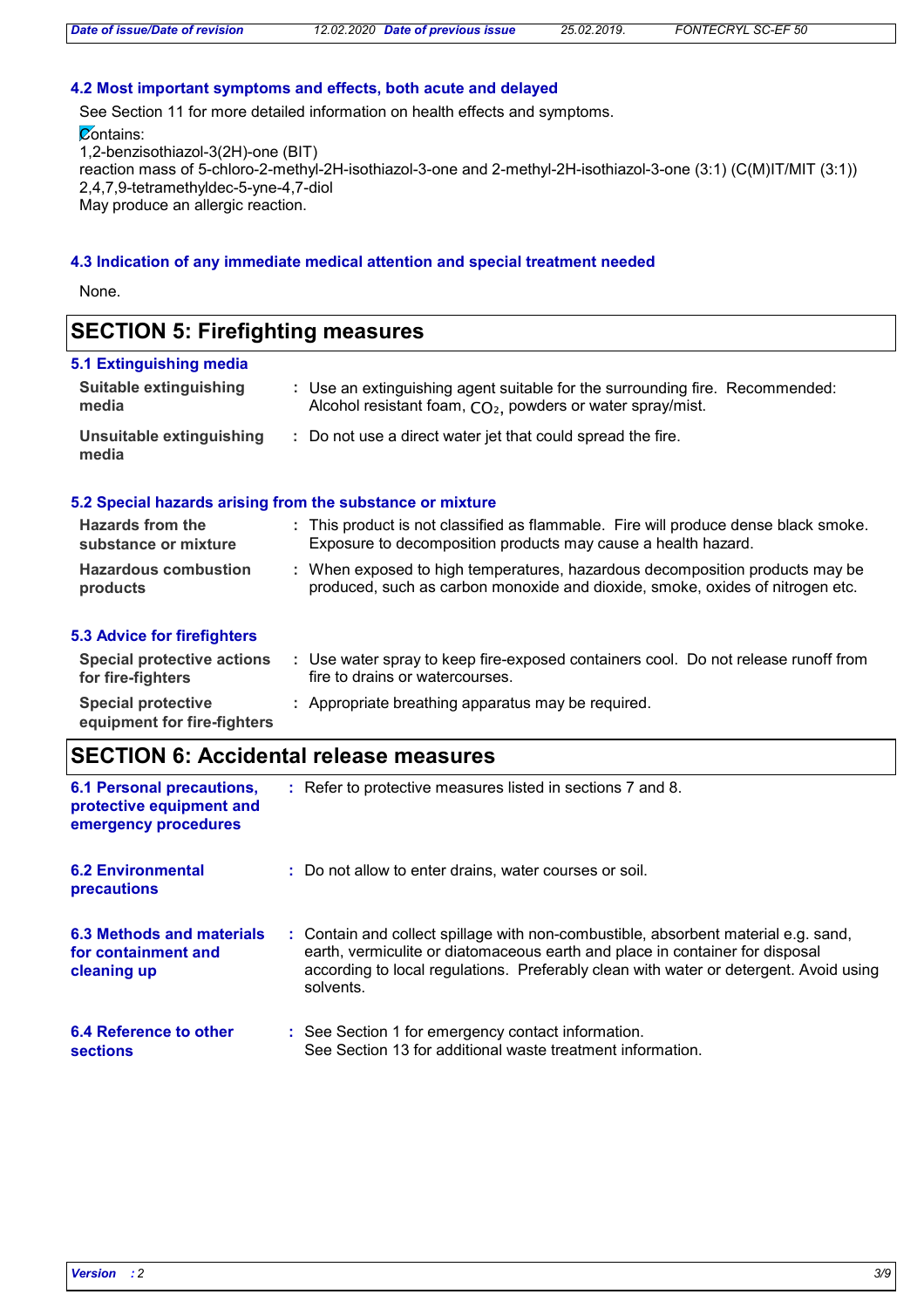# **SECTION 7: Handling and storage**

| <b>7.1 Precautions for safe</b><br>handling                                   | : Skin contact with the product and exposure to spray mist and vapor should be<br>avoided. Avoid contact with skin and eyes. Avoid inhalation of dust from sanding.<br>See Section 8 for information on appropriate personal protective equipment. Eating,<br>drinking and smoking should be prohibited in areas where this material is handled<br>and stored. Wash hands before breaks and immediately after handling the product.                                                             |
|-------------------------------------------------------------------------------|-------------------------------------------------------------------------------------------------------------------------------------------------------------------------------------------------------------------------------------------------------------------------------------------------------------------------------------------------------------------------------------------------------------------------------------------------------------------------------------------------|
|                                                                               | Risk of self-ignition! Materials such as cleaning rags and paper wipes, sanding dust<br>and overspray containing the product, may spontaneously self-ignite some hours later.<br>To avoid the risks of fires, all contaminated materials should be placed in a metal<br>container filled with water and sealed or dried preferably outdoors or incinerated<br>immediately. Contaminated materials should be removed from the workplace at the<br>end of each working day and be stored outside. |
| <b>7.2 Conditions for safe</b><br>storage, including any<br>incompatibilities | : Store away from direct sunlight in a dry, cool and well-ventilated area, away from<br>incompatible materials (see Section 10). Keep container tightly closed. Containers<br>that have been opened must be carefully resealed and kept upright to prevent<br>leakage. Do not store in unlabeled containers. Recommended storage temperature<br>is $+5^{\circ}$ C +25°C. Do not allow to freeze. Store in accordance with local regulations.                                                    |
| 7.3 Specific end use(s)                                                       | : None.                                                                                                                                                                                                                                                                                                                                                                                                                                                                                         |

# **SECTION 8: Exposure controls/personal protection**

## **8.1 Control parameters**

**Occupational exposure limits**

| <b>Product/ingredient name</b> | <b>Exposure limit values</b>                                                                                                                                                                                                                                |
|--------------------------------|-------------------------------------------------------------------------------------------------------------------------------------------------------------------------------------------------------------------------------------------------------------|
| 2-butoxyethanol                | <b>EU OEL (Europe, 2/2017). Absorbed through skin. Notes: list</b><br>of indicative occupational exposure limit values<br>TWA: 20 ppm 8 hours.<br>TWA: 98 mg/m <sup>3</sup> 8 hours.<br>STEL: 50 ppm 15 minutes.<br>STEL: 246 mg/m <sup>3</sup> 15 minutes. |

Recommended monitoring : If this product contains ingredients with exposure limits, personal, workplace **procedures** atmosphere or biological monitoring may be required to determine the effectiveness of the ventilation or other control measures and/or the necessity to use respiratory protective equipment.

## **DNELs/DMELs**

No DNELs/DMELs available.

### **PNECs**

No PNECs available.

## **8.2 Exposure controls**

## **Appropriate engineering controls**

Provide adequate ventilation. Comply with the health and safety at work laws.

## **Individual protection measures**

| <b>Eye/face protection</b> | : Safety eyewear should be used when there is a likelihood of exposure. Use safety<br>eyewear (EN166), especially during spray-application.                                                                                                                                                                                                                                                |
|----------------------------|--------------------------------------------------------------------------------------------------------------------------------------------------------------------------------------------------------------------------------------------------------------------------------------------------------------------------------------------------------------------------------------------|
| <b>Hand protection</b>     | : Wear protective gloves. Gloves should be replaced regularly and if there is any<br>sign of damage to the glove material. The instructions and information provided by<br>the glove manufacturer on use, storage, maintenance and replacement must be<br>followed.<br>Recommended glove material (EN374):<br>> 8 hours (breakthrough time): nitrile rubber<br>Not recommended: PVA gloves |
| <b>Skin protection</b>     | : Wear appropriate personal protective clothing to prevent skin contact.                                                                                                                                                                                                                                                                                                                   |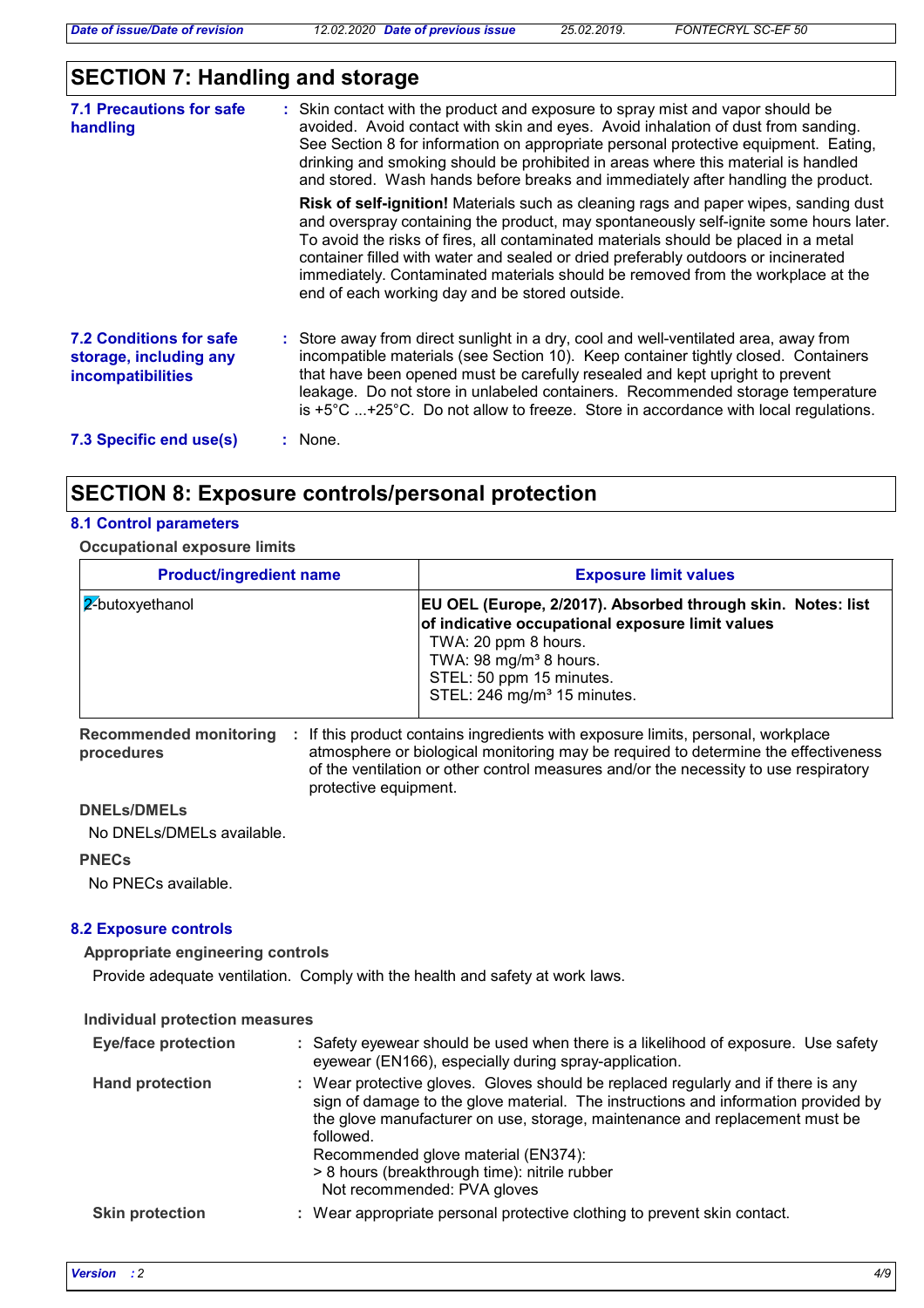| Date of issue/Date of revision | 12.02.2020 Date of previous issue                                                                                                                         | 25.02.2019. | FONTECRYL SC-EF 50                                                                                                                                                         |
|--------------------------------|-----------------------------------------------------------------------------------------------------------------------------------------------------------|-------------|----------------------------------------------------------------------------------------------------------------------------------------------------------------------------|
| <b>Respiratory protection</b>  | : If ventilation during spray-application is inadequate, use respirators with<br>or equivalent. Check that mask fits tightly and change filter regularly. |             | combination filter AP, gas/dust filter (EN405:2001). Wear a respirator with type P2<br>filter during sanding (EN149:2001). Be sure to use an approved/certified respirator |

# **SECTION 9: Physical and chemical properties**

## **9.1 Information on basic physical and chemical properties**

| <b>Appearance</b>                                          |                                                          |
|------------------------------------------------------------|----------------------------------------------------------|
| <b>Physical state</b>                                      | : Liquid.                                                |
| Color                                                      | : Coloured                                               |
| Odor                                                       | Mild.                                                    |
| <b>Odor threshold</b>                                      | Not relevant for the hazard assessment of the product.   |
| pH                                                         | Not relevant for the hazard assessment of the product.   |
| Melting point/freezing point                               | : Not available.                                         |
| Initial boiling point and<br>boiling range                 | : Not available.                                         |
| <b>Flash point</b>                                         | $: >100^{\circ}$ C                                       |
| <b>Evaporation rate</b>                                    | Not available.                                           |
| Flammability (solid, gas)                                  | : Not applicable. Product is a liquid.                   |
| <b>Upper/lower flammability or</b><br>explosive limits     | : Not available.                                         |
| Vapor pressure                                             | : Not available.                                         |
| <b>Vapor density</b>                                       | : Not available.                                         |
| <b>Density</b>                                             | : $1.2$ g/cm <sup>3</sup>                                |
| Solubility(ies)                                            | Miscible in water.                                       |
| Partition coefficient: n-octanol/: Not available.<br>water |                                                          |
| <b>Auto-ignition temperature</b>                           | : Not available.                                         |
| <b>Decomposition temperature</b>                           | : Not relevant for the hazard assessment of the product. |
| <b>Viscosity</b>                                           | : Not relevant for the hazard assessment of the product. |
| <b>Explosive properties</b>                                | : No explosive ingredients present.                      |
| <b>Oxidizing properties</b>                                | : No oxidizing ingredients present.                      |

## **9.2 Other information**

No additional information.

# **SECTION 10: Stability and reactivity**

| <b>10.1 Reactivity</b>                          | $\therefore$ See Section 10.5.                                                                                                                                |
|-------------------------------------------------|---------------------------------------------------------------------------------------------------------------------------------------------------------------|
| <b>10.2 Chemical stability</b>                  | : Stable under recommended storage and handling conditions (see Section 7).                                                                                   |
| 10.3 Possibility of<br>hazardous reactions      | : Under normal conditions of storage and use, hazardous reactions will not occur.                                                                             |
| <b>10.4 Conditions to avoid</b>                 | : Avoid extreme heat and freezing.                                                                                                                            |
| 10.5 Incompatible materials                     | : Keep away from the following materials to prevent strong exothermic reactions:<br>oxidizing agents<br>strong acids<br>strong alkalis                        |
| <b>10.6 Hazardous</b><br>decomposition products | : When exposed to high temperatures, hazardous decomposition products may be<br>produced, such as carbon monoxide and dioxide, smoke, oxides of nitrogen etc. |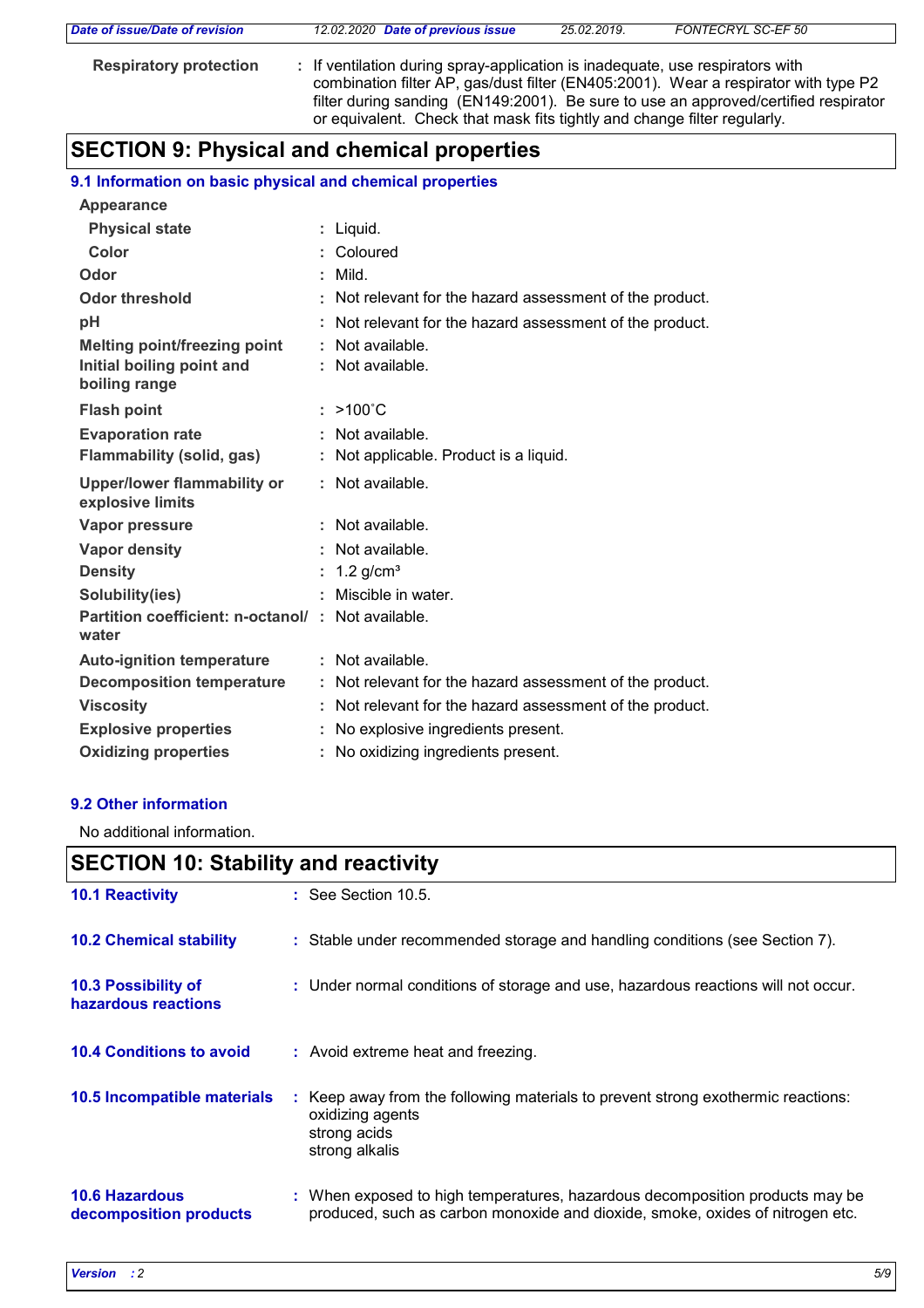# **SECTION 11: Toxicological information**

## **11.1 Information on toxicological effects**

There is no testdata available on the product itself. The product is not classified as hazardous according to Regulation (EC) 1272/2008 as amended.

Long term exposure to spray mist may produce respiratory tract irritation. Prolonged or repeated contact can defat the skin and lead to irritation, cracking and/or dermatitis.

### **Acute toxicity**

| <b>Product/ingredient name</b>                                                                                                                | <b>Result</b>                      | <b>Species</b> | <b>Dose</b>         | <b>Exposure</b>          |
|-----------------------------------------------------------------------------------------------------------------------------------------------|------------------------------------|----------------|---------------------|--------------------------|
| 2-butoxyethanol                                                                                                                               | LC50 Inhalation Dusts and<br>mists | Rat - Female   | $2.2$ mg/l          | 4 hours                  |
|                                                                                                                                               | LD50 Dermal                        | Guinea pig     | 230 uL/kg           |                          |
|                                                                                                                                               | LD50 Oral                          | Rat            | $917 \text{ mg/kg}$ |                          |
| 1,2-benzisothiazol-3(2H)-<br>one (BIT)                                                                                                        | LD50 Oral                          | Rat            | 1020 mg/kg          | $\overline{\phantom{0}}$ |
| reaction mass of 5-chloro-<br>2-methyl-2H-isothiazol-<br>3-one and 2-methyl-2H-<br>isothiazol-3-one $(3:1)$ $(C(M))$<br>$\vert$ IT/MIT (3:1)) | LD50 Oral                          | Rat            | 53 mg/kg            |                          |

Not classified.

**Irritation/Corrosion**

Not classified.

**Sensitization**

The product is not classified as sensitizing by skin contact, but it contains following preservatives or other biocides which may produce an allergic reaction:

1,2-benzisothiazol-3(2H)-one (BIT)

reaction mass of 5-chloro-2-methyl-2H-isothiazol-3-one and 2-methyl-2H-isothiazol-3-one (3:1) (C(M)IT/MIT (3:1)) Contains small amounts of sensitizing substances:

2,4,7,9-tetramethyldec-5-yne-4,7-diol

**Mutagenicity**

Not classified.

**Carcinogenicity**

Not classified.

**Reproductive toxicity**

Not classified.

**Teratogenicity**

Not classified.

**Specific target organ toxicity (single exposure)**

Not classified.

**Specific target organ toxicity (repeated exposure)**

Not classified.

**Aspiration hazard**

Not classified.

## **SECTION 12: Ecological information**

Ecological testing has not been conducted on this product. Do not allow to enter drains, water courses or soil.

The product is not classified as environmentally hazardous according to Regulation (EC) 1272/2008.

## **12.1 Toxicity**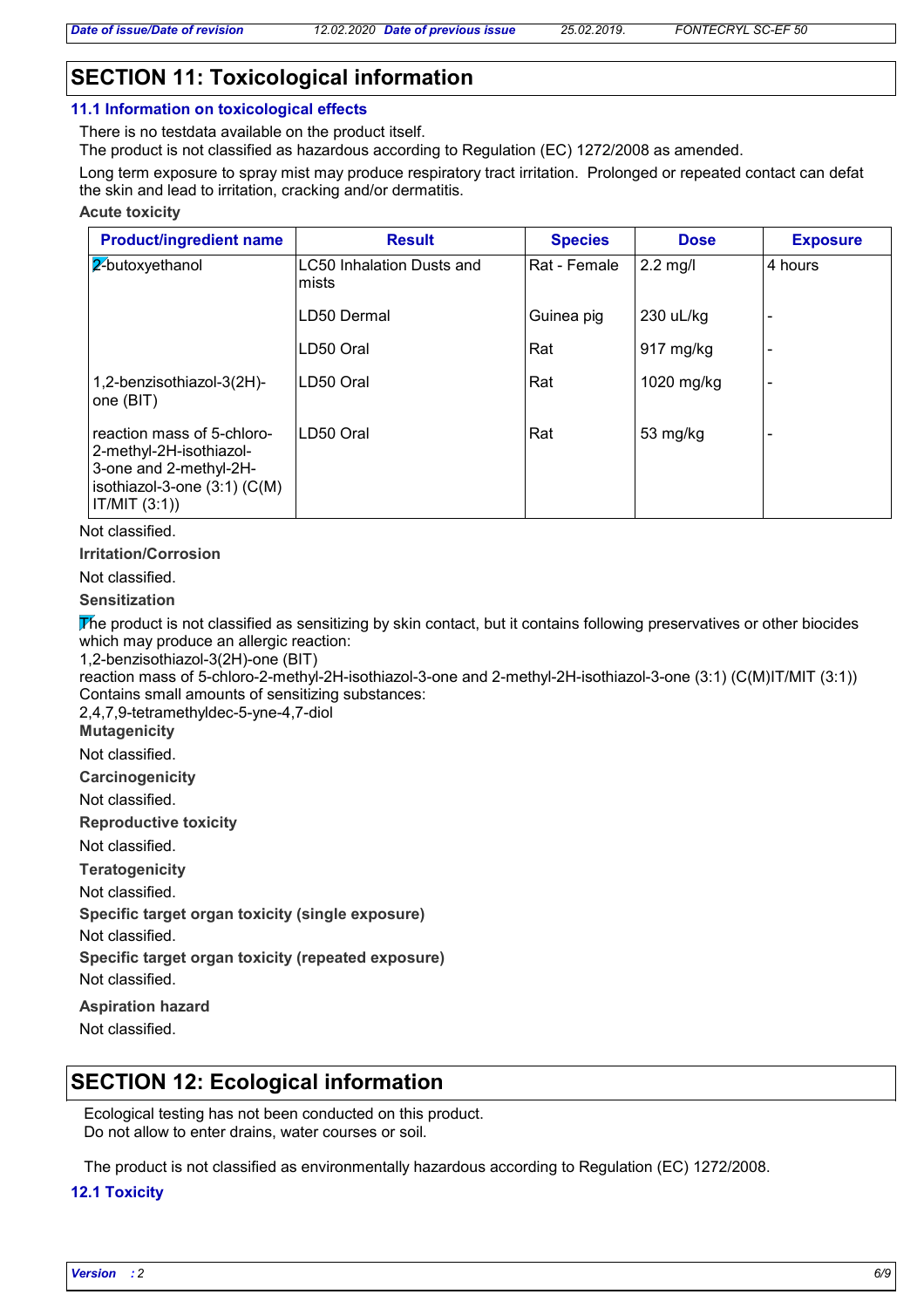*Date of issue/Date of revision 12.02.2020 Date of previous issue 25.02.2019. FONTECRYL SC-EF 50*

| <b>Product/ingredient name</b>                          | <b>Result</b>        | <b>Species</b>                       | <b>Exposure</b> |
|---------------------------------------------------------|----------------------|--------------------------------------|-----------------|
| $\overline{2,4}$ ,7,9-tetramethyldec-<br>5-yne-4,7-diol | EC50 82 mg/l         | Algae - Selenastrum<br>capricornutum | 72 hours        |
|                                                         | EC50 91 mg/l         | Daphnia                              | 48 hours        |
| 1,2-benzisothiazol-3(2H)-<br>one (BIT)                  | Acute EC50 0.36 mg/l | Algae - Skeletonema costatum         | 72 hours        |
|                                                         | Acute LC50 0.74 mg/l | Fish                                 | 96 hours        |

#### **12.2 Persistence and degradability**

| <b>Product/ingredient name</b>                                                                                                   | <b>Aquatic half-life</b> | <b>Photolysis</b> | <b>Biodegradability</b> |
|----------------------------------------------------------------------------------------------------------------------------------|--------------------------|-------------------|-------------------------|
| Freaction mass of 5-chloro-<br>2-methyl-2H-isothiazol-<br>3-one and 2-methyl-2H-<br>isothiazol-3-one (3:1) (C(M)<br> IT/MIT(3:1) |                          |                   | Readily                 |

## **12.3 Bioaccumulative potential**

| <b>Product/ingredient name</b> | $Loa Pow$ | <b>Bioconcentration factor</b><br><b>IBCF1</b> | <b>Potential</b> |
|--------------------------------|-----------|------------------------------------------------|------------------|
| $2$ -butoxyethanol             | 0.81      |                                                | low              |

## **12.4 Mobility in soil**

| Soil/water partition<br>coefficient (Koc) | : Not available. |
|-------------------------------------------|------------------|
| <b>Mobility</b>                           | : Not available. |

## **12.5 Results of PBT and vPvB assessment**

This mixture does not contain any substances that are assessed to be a PBT or a vPvB.

#### **12.6 Other adverse effects :**

# **SECTION 13: Disposal considerations**

## **13.1 Waste treatment methods**

**Product**

**Methods of disposal :**

Gather residues into waste containers. Liquid residue must not be emptied into drains or sewage system, but handled in accordance with national regulations. Product residues should be left at special companies which have permission for gathering this kind of wastes.

**European waste catalogue (EWC)**

| Waste code                                                                                                          | <b>Waste designation</b>                                                                                                                            |
|---------------------------------------------------------------------------------------------------------------------|-----------------------------------------------------------------------------------------------------------------------------------------------------|
| $1080111*$<br>$ 080112\rangle$                                                                                      | waste paint and varnish containing organic solvents or other hazardous substances<br>waste paint and varnish other than those mentioned in 08 01 11 |
| If this product is mixed with other wastes, the original waste product code may no longer apply and the appropriate |                                                                                                                                                     |

code should be assigned. For further information, contact your local waste authority.

| Packaging                  |                                                                                                 |
|----------------------------|-------------------------------------------------------------------------------------------------|
| <b>Methods of disposal</b> | : Empty packaging should be recycled or disposed of in accordance with national<br>regulations. |
| <b>Special precautions</b> | : No additional information.                                                                    |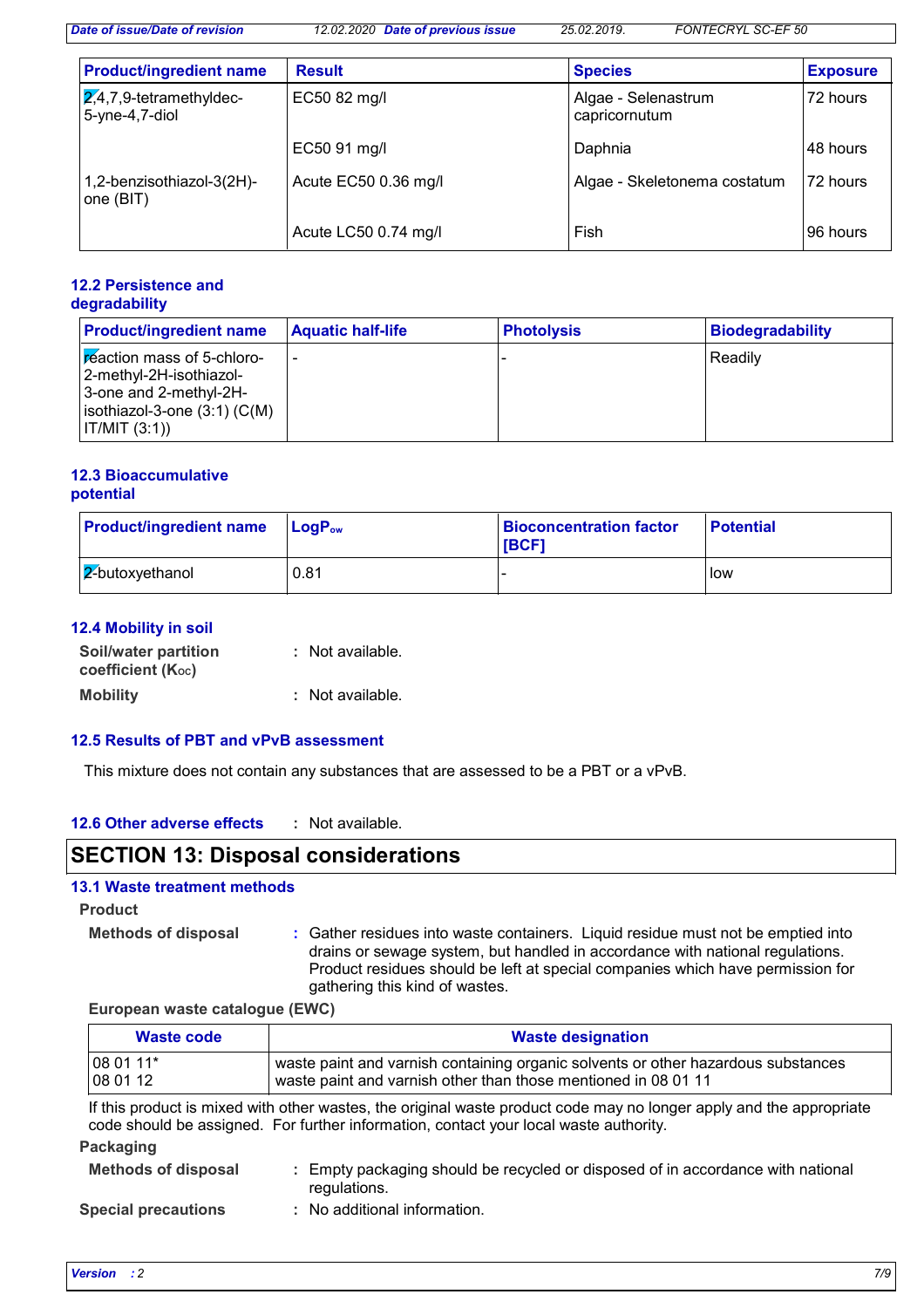# **SECTION 14: Transport information**

This product is not regulated for carriage according to ADR/RID, IMDG, IATA.

|                                                | <b>ADR/RID</b>               | <b>IMDG</b>    | <b>IATA</b>    |
|------------------------------------------------|------------------------------|----------------|----------------|
| 14.1 UN number                                 | Not regulated.               | Not regulated. | Not regulated. |
| 14.2 UN proper<br>shipping name                | $\qquad \qquad \blacksquare$ | -              |                |
| <b>14.3 Transport</b><br>hazard class(es)      | $\qquad \qquad \blacksquare$ | -              |                |
| 14.4 Packing<br>group                          |                              | -              |                |
| 14.5<br><b>Environmental</b><br><b>hazards</b> | No.                          | No.            | No.            |

#### **14.6 Special precautions for : Transport within user's premises: always transport in closed containers that are user** upright and secure. Ensure that persons transporting the product know what to do in the event of an accident or spillage.

### **14.7 Transport in bulk according to IMO instruments**

## **:** Not available.

# **SECTION 15: Regulatory information**

**15.1 Safety, health and environmental regulations/legislation specific for the substance or mixture**

**EU Regulation (EC) No. 1907/2006 (REACH)**

| <b>Europe inventory</b>                   | : Not determined.                                                                               |
|-------------------------------------------|-------------------------------------------------------------------------------------------------|
| <b>VOC Directive</b>                      | : This product is in scope of Directive 2004/42/CE.                                             |
| <b>15.2 Chemical Safety</b><br>Assessment | : This product contains substances for which Chemical Safety Assessments are still<br>required. |

## **SECTION 16: Other information**

|                                      | $\nabla$ Indicates information that has changed from previously issued version.                                                                                                                                                                                                                                                                                                                                                                    |
|--------------------------------------|----------------------------------------------------------------------------------------------------------------------------------------------------------------------------------------------------------------------------------------------------------------------------------------------------------------------------------------------------------------------------------------------------------------------------------------------------|
| <b>Abbreviations and</b><br>acronyms | $:$ ATE = Acute Toxicity Estimate<br>CLP = Classification, Labelling and Packaging Regulation [Regulation (EC) No.<br>1272/2008]<br>DMEL = Derived Minimal Effect Level<br>DNEL = Derived No Effect Level<br>EUH statement = CLP-specific Hazard statement<br>PBT = Persistent, Bioaccumulative and Toxic<br>PNEC = Predicted No Effect Concentration<br><b>RRN = REACH Registration Number</b><br>vPvB = Very Persistent and Very Bioaccumulative |
|                                      |                                                                                                                                                                                                                                                                                                                                                                                                                                                    |

**Procedure used to derive the classification according to Regulation (EC) No. 1272/2008 [CLP/GHS]**

**Classification Justification**

Not classified.